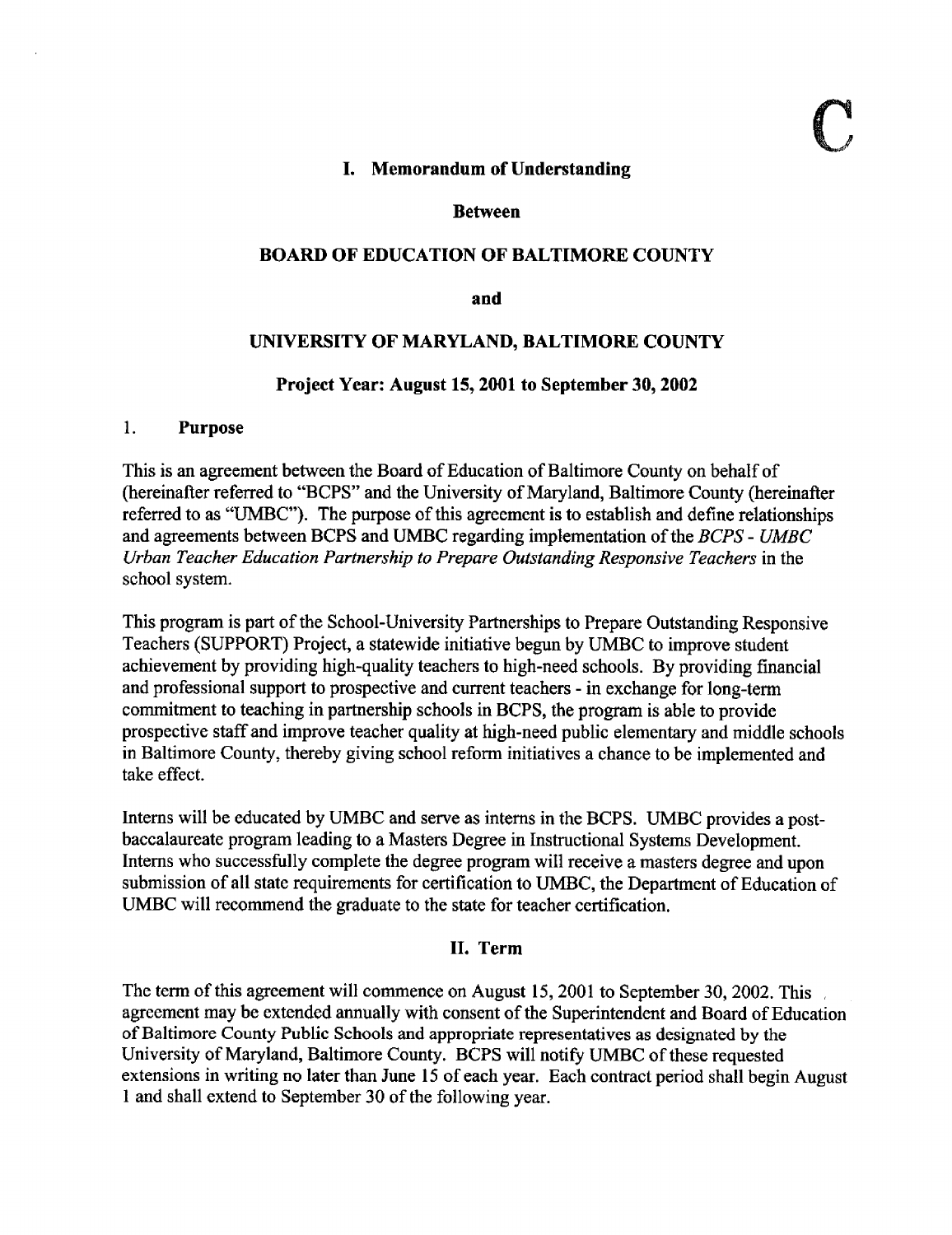# 2. Responsibilities of UMBC

UMBC will recruit students for the Post Baccalaureate Track of the Master of Arts in Instructional Systems Development (MAISD or Program) that leads to a Masters Degree.

UMBC will select students for the program and admit to the MAISD program.

UMBC will provide instruction and supervision to the students for <sup>12</sup> months.

UMBC will provide <sup>a</sup> stipend to each student during the <sup>12</sup> month MAISD program.

UMBC will grant <sup>a</sup> Masters degree in Instructional System Development to students who successfully complete the course work and other degree requirements.

UMBC will recommend certification to the state of Maryland upon receipt of materials that meet state required teacher certification requirements.

UMBC will make reasonable efforts to provide each student with a copy of BCPS commitment agreements as furnished by BCPS, to be signed by the students. Students will be responsible for returning the document to BCPS prior to registration at UMBC .

## <sup>3</sup> . Responsibilities of BCPS

BCPS may inform potential candidates about the Post Baccalaureate track of the MAISD.

BCPS will provide full-time work for students as classroom assistants or interns under the supervision of a full-time certified BCPS teacher.

BCPS will consider for employment students who graduate from the MAISD program at UMBC and receive certification from the state of Maryland.

BCPS will furnish to UMBC all documents BCPS requires students to execute for entry into the program. BCPS will be responsible for ensuing all executed documents are obtained from students and for enforcement of provisions to which students have agreed.

# 4. Funding and Billing

BCPS commits a maximum of \$228,000.00 for the funding period August 1, 2001 to July 31, <sup>2002</sup> for expenses required by UMBC Urban Teacher Education (UTE) to recruit, prepare, support, and retain up to eight interns in BCPS-UMBC partnership schools. UMBC shall invoice BCPS for actual expenses incurred during each month.

UMBC will provide up to <sup>8</sup> students (individuals who have BS/BA degrees) to serve as interns in schools that qualify as low performing or underachieving in Baltimore County Public Schools. The funding will provide each candidate \$18,000 per year stipend and S14,000 for tuition, fees,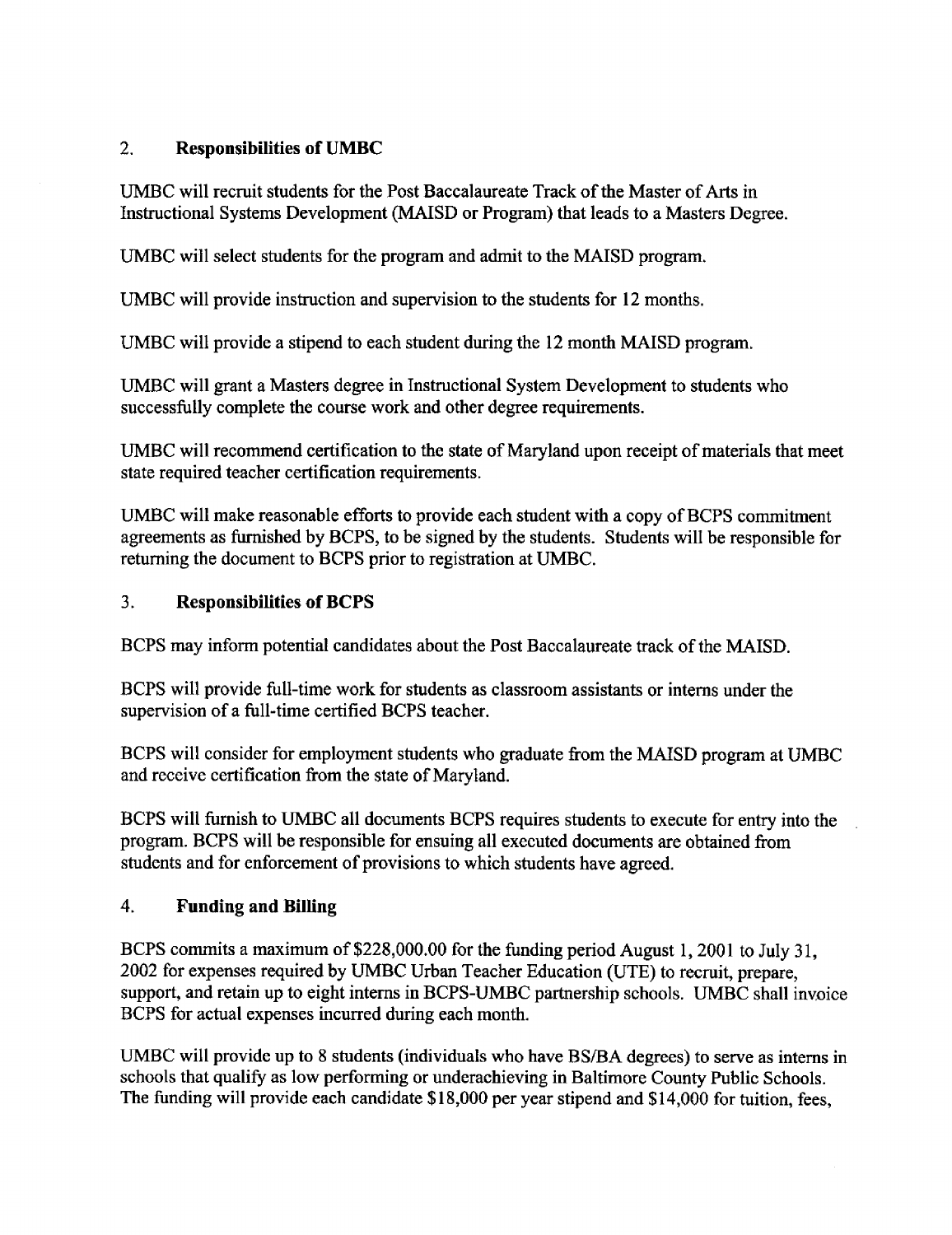health benefits and other costs. In addition, each supervising teacher will receive \$2,500 annually.

# <sup>5</sup> . Intern Withdrawal Notification

If an intern terminates his or her graduate study in UTE, UMBC will promptly notify BCPS of the student's termination of study. Should an intern leave the program prior to completion of his or her graduate study, UMBC will cease all payment of stipend and benefits. Accordingly, charges to BCPS will also cease.

## 6. Integration and Amendments

This document constitutes the complete understanding of the parties and supercedes all prior and contemporaneous agreements. Any modifications to the agreement shall be by mutual written agreement of the parties.

IN WITNESS WHEREOF, the parties hereto have executed this Agreement.

BOARD OF EDUCATION OF BALTIMORE COUNTY

Joe A. Hairston Superintendent of Schools Baltimore County Public Schools

Donald Arnold President Board of Education of Baltimore County

APPROVED FOR LEGAL FORM AND SUFFICIENCY\* (Subject to Execution by a Duly Authorized Superintendent and President of the Board of Education of Baltimore County)

OFFICE OF THE COUNTY ATTORNEY